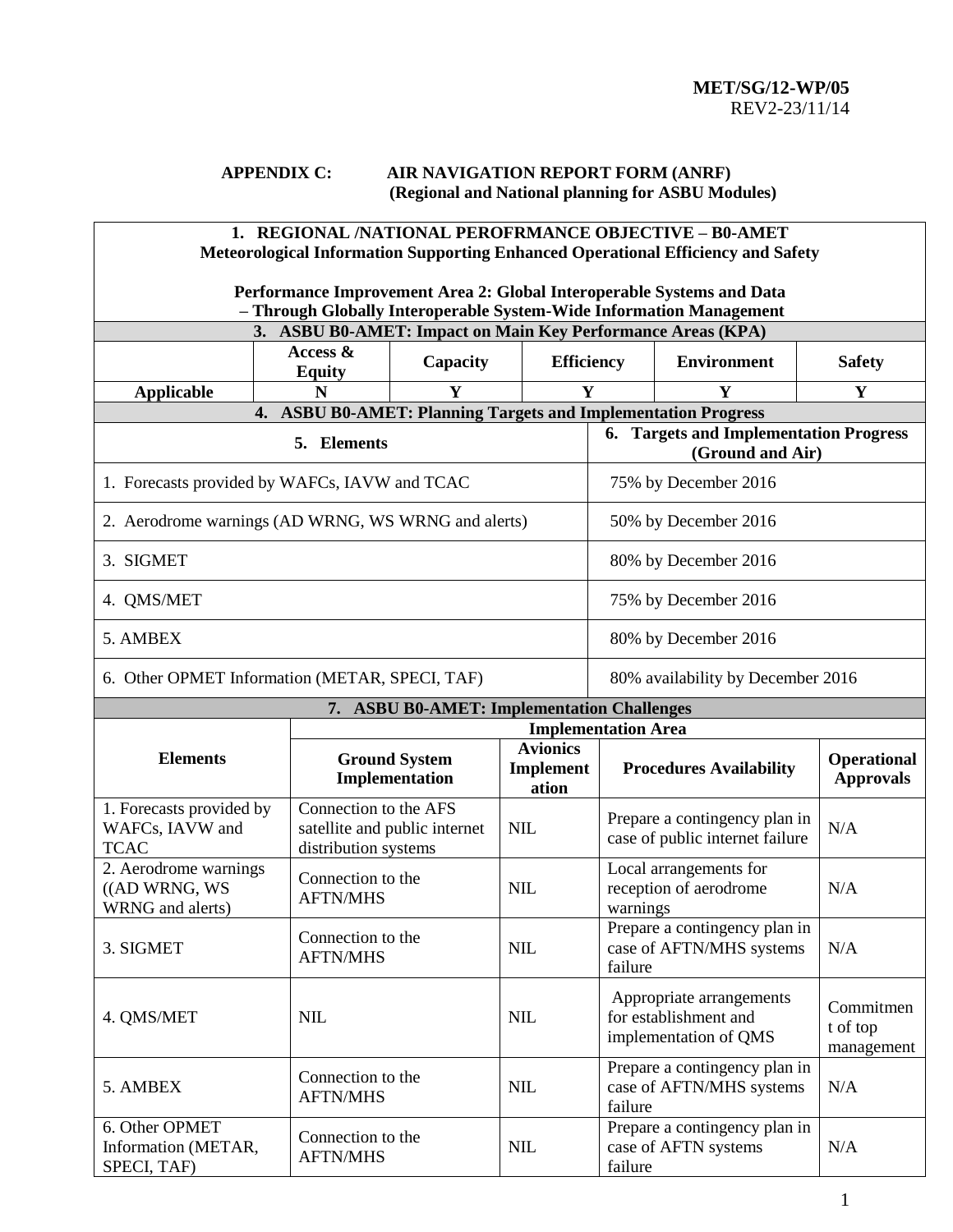|                                                                                         | 8. ASBU B0-AMET: Performance Monitoring and Measurement<br><b>8A. ASBU B0-AMET: Implementation Monitoring</b>                                                                                                         |
|-----------------------------------------------------------------------------------------|-----------------------------------------------------------------------------------------------------------------------------------------------------------------------------------------------------------------------|
| <b>Elements</b>                                                                         | <b>Performance Indicators / Supporting Metrics</b>                                                                                                                                                                    |
| 1. Forecasts provided by<br><b>WAFCs and IAVW</b><br><b>1.1 WAFS</b>                    | Indicator: States implementation of SADIS 2G/secure SADIS FTP Supporting metric.<br>Supporting metric: Number of States implementation of SADIS 2G/secure SADIS FTP                                                   |
| 1. Forecasts provided by<br><b>TCAC</b><br>1.2. Tropical cyclone<br>watch               | Indicator: Percentage of international aerodromes/MWOs with Tropical cyclone watch<br>procedures implemented<br>Supporting metric: Number of international aerodromes/MWOs with Tropical cyclone<br>watch             |
| 2. Aerodrome warnings<br>(AD WRNG)<br>2.1. Aerodrome warnings                           | Indicator: Percentage of international aerodromes/AMOs with Aerodrome warnings<br>implemented<br>Supporting metric: Number of international aerodromes/AMOs with Aerodrome warnings<br>implemented                    |
| 2. Aerodrome warnings<br>(WS WRNG and alerts)<br>2.2. Wind shear warnings<br>and alerts | Indicator: Percentage of international aerodromes/AMOs with wind shear warnings<br>procedures implemented<br>Supporting metric: Number of international aerodromes/AMOs with shear warnings and<br>alerts implemented |
| 3. SIGMET                                                                               | Indicator: Percentage of international aerodromes/MWOs with SIGMET procedures<br>implemented<br>Supporting metric: Number of international aerodromes/MWOs with SIGMET<br>procedures implemented                      |
| 4. QMS/MET                                                                              | Indicator: Percentage of MET Provider States with QMS/MET established and<br>implemented<br>Supporting metric: Number of MET Provider States with QMS/MET certificated                                                |
| 5 AMBEX                                                                                 | Indicator: Percentage of international aerodromes/Meteorological Offices (MOs) with<br>AMBEX procedures implemented<br>Supporting metric: Number of international aerodromes/MOs with AMBEX procedures<br>implemented |
| 6. Other OPMET<br>Information (METAR,<br>SPECI, TAF)                                    | Indicator: Percentage of OPMET available at international aerodrome AMOs/MWOs<br>Supporting metric: Number of international aerodromes/MWOs issuing required OPMET<br>information                                     |
|                                                                                         | 8. ASBU B0-AMET: Performance Monitoring and Measurement<br>8B. ASBU B0-AMET: Performance Monitoring                                                                                                                   |
| <b>Key Performance Areas</b>                                                            | Metrics (if not, indicate qualitative benefits)                                                                                                                                                                       |
| Access & Equity                                                                         | N/A                                                                                                                                                                                                                   |
| Capacity                                                                                | Optimized usage of airspace and aerodrome capacity due to MET support                                                                                                                                                 |
| Efficiency                                                                              | Reduced arrival/departure holding time, thus reduced fuel burn due to MET support                                                                                                                                     |
| Environment                                                                             | Reduced emission due to reduced fuel burn due to MET support                                                                                                                                                          |
| Safety                                                                                  | Reduced incidents/accidents in flight and at international aerodromes due to MET support                                                                                                                              |

Г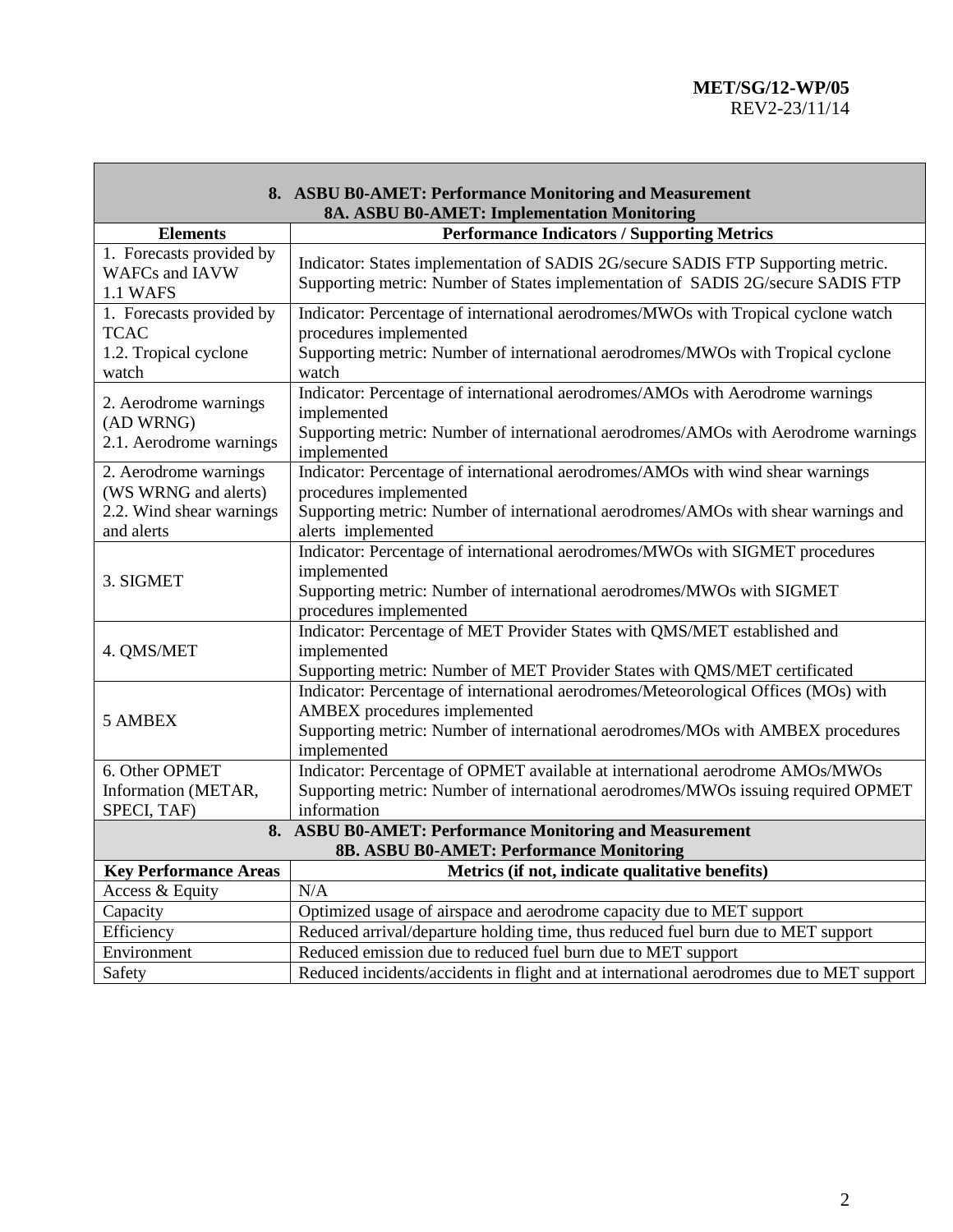# **APPENDIX D: AFI REGIONAL PERFORMANCE OBJECTIVE**

|                                  | <b>BO-AMET PFF-1: FOSTER THE IMPLEMENTATION OF SIGMET AND QMS IN THE AFI</b>                                                                                                                                                                                  |                                |                            |               |
|----------------------------------|---------------------------------------------------------------------------------------------------------------------------------------------------------------------------------------------------------------------------------------------------------------|--------------------------------|----------------------------|---------------|
|                                  | <b>REGION</b>                                                                                                                                                                                                                                                 |                                |                            |               |
|                                  | <b>Benefits</b>                                                                                                                                                                                                                                               |                                |                            |               |
| <b>Environment</b>               | contribution in the reduction in fuel consumption through optimized departure and<br>$\bullet$                                                                                                                                                                |                                |                            |               |
|                                  | arrival/scheduling resulting in CO2 emissions reductions                                                                                                                                                                                                      |                                |                            |               |
| <b>Efficiency</b>                | Harmonize arriving and departing air traffic will translate to eliminate or minimize<br>$\bullet$                                                                                                                                                             |                                |                            |               |
|                                  | holding times and thus reduce fuel burn                                                                                                                                                                                                                       |                                |                            |               |
| <b>Safety</b>                    | improvement of efficiency of meteorological services to aircraft in flight<br>$\bullet$                                                                                                                                                                       |                                |                            |               |
|                                  | ensure timely preparation and provision to airlines of aviation warnings for en-route<br>$\bullet$                                                                                                                                                            |                                |                            |               |
|                                  | meteorological hazards                                                                                                                                                                                                                                        |                                |                            |               |
|                                  | ensure quality and timely provision of meteorological data for air navigation<br>$\bullet$                                                                                                                                                                    |                                |                            |               |
|                                  | services through the quality management system (QMS) implementation                                                                                                                                                                                           |                                |                            |               |
|                                  | minimize encounters by aircraft of hazardous meteorological conditions                                                                                                                                                                                        |                                |                            |               |
|                                  | <b>Strategy</b>                                                                                                                                                                                                                                               | <b>TIMEFRAM</b>                |                            |               |
| <b>ATM OC</b><br><b>COMPONEN</b> | <b>TASKS</b>                                                                                                                                                                                                                                                  | <b>E START-</b>                | <b>RESPONSIBILIT</b>       | <b>STATUS</b> |
| <b>TS</b>                        |                                                                                                                                                                                                                                                               | <b>END</b>                     | Y                          |               |
| AOM, DCB,                        |                                                                                                                                                                                                                                                               |                                |                            |               |
| AO, TS, AUO                      | <b>SIGMET</b>                                                                                                                                                                                                                                                 |                                |                            |               |
|                                  | a) assessment on the current level<br>of implementation through<br>periodic SIGMET trials in the<br><b>AFI</b> Region<br>b) establishment of an updated list<br>of States not compliant with                                                                  | $2014 - 2015$<br>$2014 - 2016$ | ICAO/WMO,                  |               |
| AOM, DCB,<br>AO, TS, AUO         | <b>SIGMET</b> format<br>c) provision of details guidance<br>to States not issuing SIGMET<br>as required                                                                                                                                                       | 2016                           | <b>States</b>              | Valid         |
|                                  | d) Establishment of an<br>implementation project in terms<br>of seminars through special<br>implementation projects (SIPs)<br>and Safety Fund-ICAO (SAFE)<br>for Aviation Safety (IFFAS)<br>projects for States not meeting<br>their obligation<br><b>QMS</b> | $2015 - 2017$                  | <b>ICAO/WMO</b>            |               |
|                                  | e) establishment of an updated list                                                                                                                                                                                                                           |                                |                            |               |
|                                  | of States not implementing or<br>partially implementing the QMS                                                                                                                                                                                               | 2015                           |                            |               |
| AOM, DCB,<br>AO, TS, AUO         | Enhance the training of MET<br>f)<br>personnel in States that have not<br>implemented QMS                                                                                                                                                                     | $2015 - 2017$                  | ICAO/WMO,<br><b>States</b> | Valid         |
|                                  | States to be encouraged to<br>institute mechanism for cost                                                                                                                                                                                                    | 2015                           |                            |               |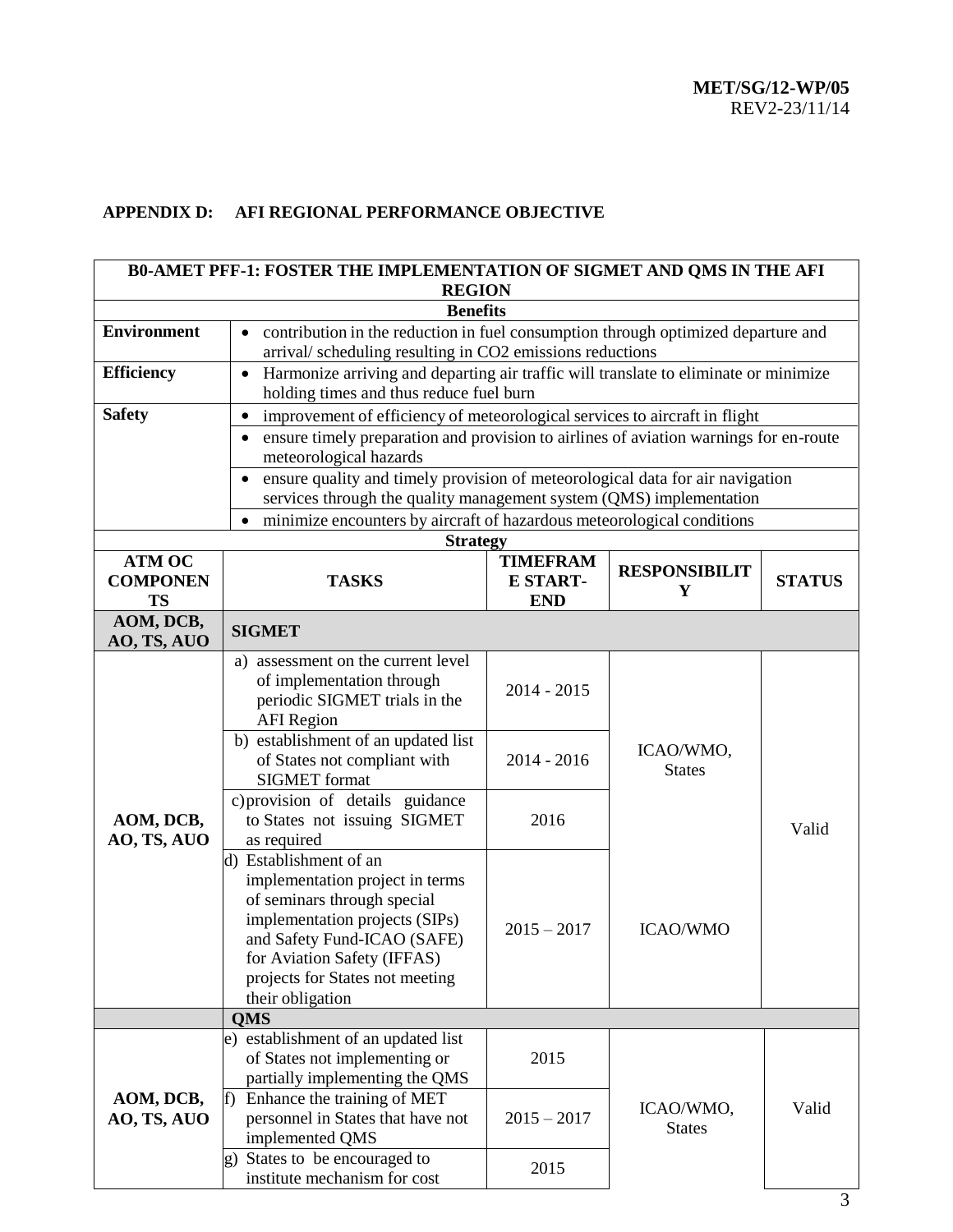|             |                  | recovery to support QMS                                                   |               |                 |       |
|-------------|------------------|---------------------------------------------------------------------------|---------------|-----------------|-------|
|             |                  | maintenance                                                               |               |                 |       |
|             |                  | h) Establishment of an                                                    |               |                 |       |
|             |                  | implementation project in terms                                           |               |                 |       |
|             |                  | of seminars and consultancy                                               | $2015 - 2017$ | <b>ICAO/WMO</b> |       |
|             |                  | services through projects during                                          |               |                 |       |
|             |                  | the initial stages of QMS                                                 |               |                 |       |
|             |                  | implementation for States                                                 |               |                 |       |
|             |                  | Removal of Air Navigation Deficiencies in the MET Field                   |               |                 |       |
|             | $\bf i)$         | Assess and confirm the current                                            |               |                 |       |
|             |                  | air navigation deficiencies in                                            |               |                 |       |
|             |                  | the MET field through State                                               | 2015          | <b>ICAO</b>     | Valid |
|             |                  | Letters and surveys in the                                                |               |                 |       |
|             |                  | concerned States                                                          |               |                 |       |
|             | li)              | Visit the remaining AFI States                                            |               |                 |       |
|             |                  | not listed and establish an                                               | 2015-2016     | <b>ICAO</b>     | Valid |
|             |                  | updated list of MET                                                       |               |                 |       |
|             |                  | deficiencies                                                              |               |                 |       |
|             | $\bf k)$         | Conduct specific training                                                 |               |                 |       |
|             |                  | workshops in French and                                                   |               |                 |       |
|             |                  | <b>English to assist States</b>                                           |               |                 |       |
|             |                  | concerned to address                                                      | 2015-2018     | <b>ICAO</b>     |       |
|             |                  | deficiencies related to the                                               |               |                 |       |
|             |                  | implementation of the AMBEX                                               |               |                 |       |
| AOM, DCB,   |                  | scheme and provide further                                                |               |                 |       |
| AO, TS, AUO |                  | advice and awareness                                                      |               |                 |       |
|             | $\left  \right)$ | establishment of an updated list                                          |               | ICAO/WMO,       |       |
|             |                  | of deficiencies of States not                                             | $2014 - 2016$ | <b>States</b>   |       |
|             |                  | compliant with SIGMET format                                              |               |                 |       |
|             | m)               | Establish an action plan to assist                                        |               |                 |       |
|             |                  | concerned States in their effort                                          | 2016-2018     | <b>ICAO</b>     | Valid |
|             |                  | to remove long lasting MET                                                |               |                 |       |
|             |                  | deficiencies                                                              |               |                 |       |
|             | $\mathbf{n}$     | Establishment of an                                                       |               |                 |       |
|             |                  | implementation project in terms                                           |               |                 |       |
|             |                  | of State missions through                                                 |               |                 |       |
|             |                  | special implementation projects                                           | 2016-2018     | <b>ICAO/WMO</b> | Valid |
|             |                  | (SIPs) and Safety Fund-ICAO                                               |               |                 |       |
|             |                  | (SAFE) for Aviation Safety                                                |               |                 |       |
|             |                  | (IFFAS) projects for States not                                           |               |                 |       |
|             |                  | meeting their obligation                                                  |               |                 |       |
|             |                  | Transition to Aeronautical Meteorological Information in the Future SWIM- |               |                 |       |
|             |                  | <b>Enabled Environment in the AFI Region</b>                              |               |                 |       |
|             | O)               | Encourage AFI regional                                                    |               |                 | Valid |
|             |                  | <b>OPMET Databanks (RODBs) in</b>                                         |               |                 |       |
|             |                  | Dakar and Pretoria, to continue                                           |               |                 |       |
| AOM, DCB,   |                  | to develop capability of                                                  | 2015-2016     | <b>ICAO/WMO</b> |       |
| AO, TS, AUO |                  | handling OPMET data in digital                                            |               |                 |       |
|             |                  | format (XML/GML), test                                                    |               |                 |       |
|             |                  | XML/GML codes, take a                                                     |               |                 |       |
|             |                  | leading role over the transition                                          |               |                 |       |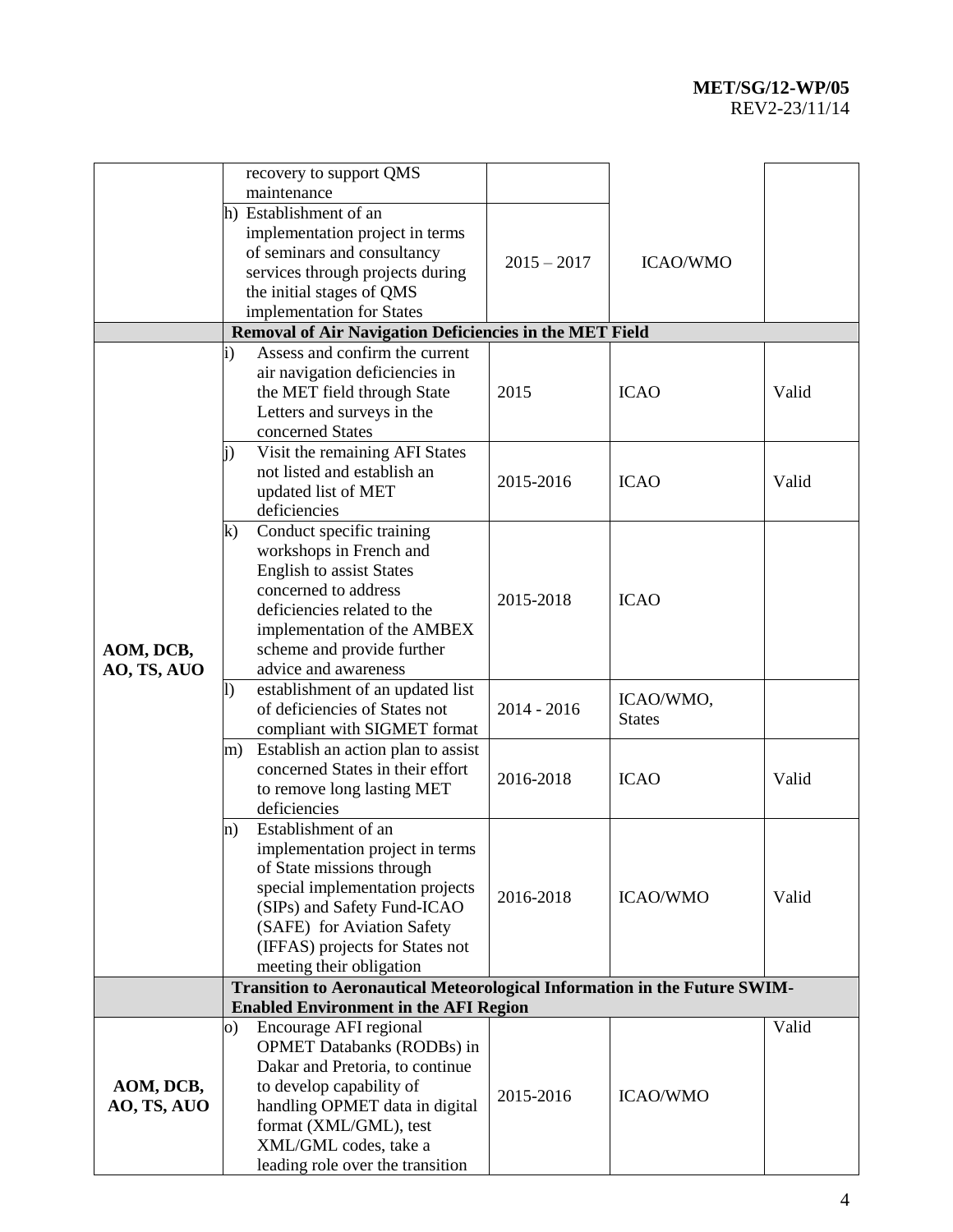# **MET/SG/12-WP/05** REV2-23/11/14

| <b>Linkage to</b><br><b>GPIs</b> | GPI/19: Meteorological systems                                                                                                                                                                                                                                                               |           |                    |       |
|----------------------------------|----------------------------------------------------------------------------------------------------------------------------------------------------------------------------------------------------------------------------------------------------------------------------------------------|-----------|--------------------|-------|
|                                  | Establishment of an<br>r)<br>implementation project in terms<br>of training workshops and State<br>missions through special<br>implementation projects (SIPs)<br>and Safety Fund-ICAO (SAFE)<br>for Aviation Safety (IFFAS)<br>projects for States not meeting<br>their obligation           | 2016-2018 | <b>ICAO/WMO</b>    | Valid |
|                                  | AFI States start progressive<br>q)<br>implementation of XML/GML-<br>based exchange format for<br>METAR, SPECI, TREND, TAF<br>and SIGMET in accordance<br>with Amendment 77 to ICAO<br>Annex <sub>3</sub>                                                                                     | 2016-2018 | <b>States</b>      | Valid |
|                                  | aspect to XML/GML and<br>provide technical assistance as<br>required to other AFI States<br>ICAO in coordination with<br> p)<br>WMO and AFI RODBs<br>Dakar/Pretoria Provider Sates<br>start assisting AFI States in<br>developping capability of<br>handling OPMET data in digital<br>format | 2016-2017 | <b>ICAO/States</b> | Valid |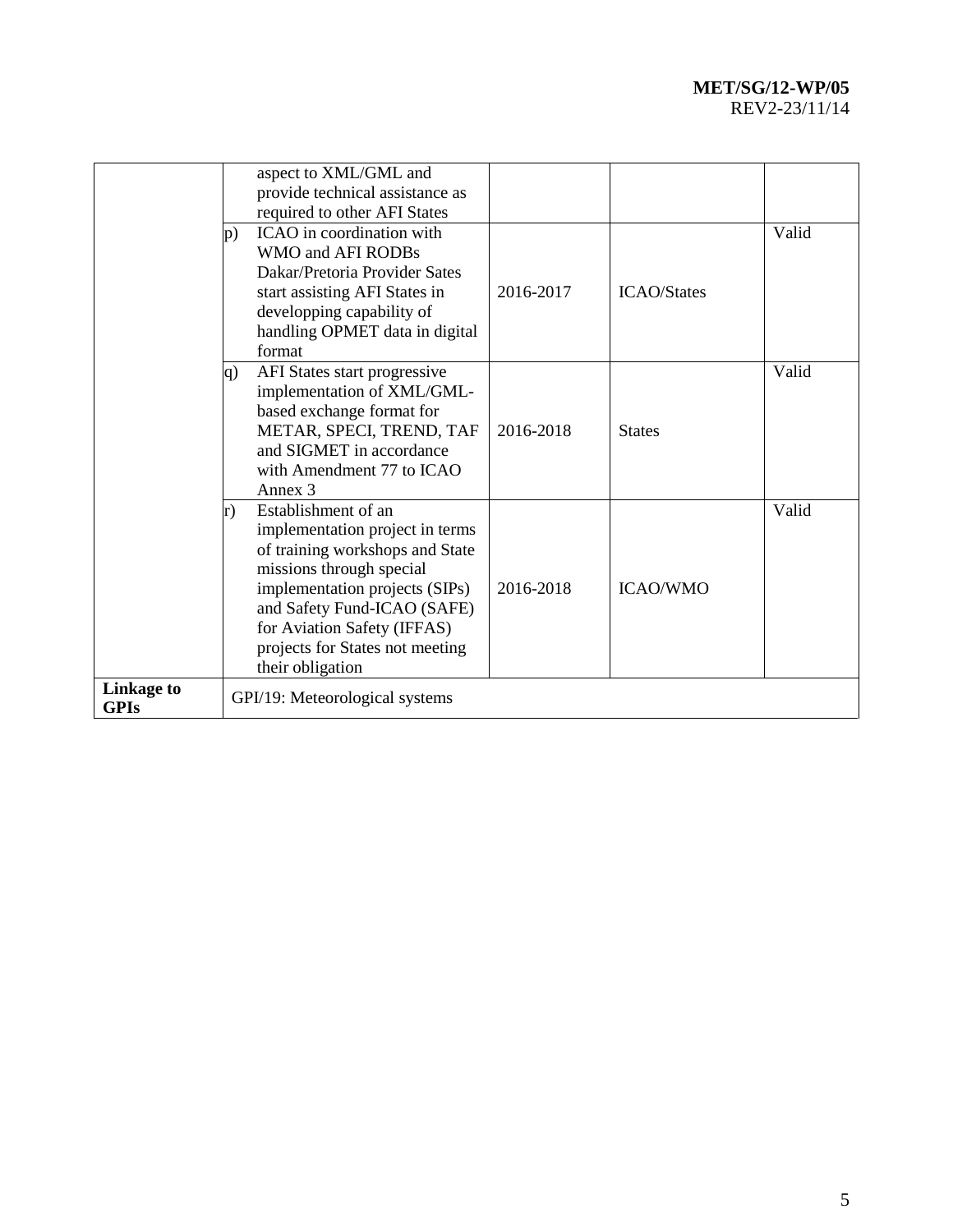### **APPENDIX D: AFI REGIONAL PERFORMANCE OBJECTIVE**

#### **B0-AMET PFF-2: FOSTER THE IMPLEMENTATION OF TERMINAL AREA WARNINGS AND FORECASTS, PROVISION OF WAFS FORECASTS AND OPTIMIZATION OF OPMET DATA EXCHANGES IN THE AFI REGION**

|                                               | <b>Benefits</b>                                                                                                                                                                                                                                 |                                      |                           |               |
|-----------------------------------------------|-------------------------------------------------------------------------------------------------------------------------------------------------------------------------------------------------------------------------------------------------|--------------------------------------|---------------------------|---------------|
| <b>Environment</b>                            | contribution in the reduction in fuel consumption; the benefits will lead to reduction in<br>greenhouse gases                                                                                                                                   |                                      |                           |               |
| <b>Efficiency</b>                             | improvement of efficiency in meteorological services to aircraft in flight<br>$\bullet$                                                                                                                                                         |                                      |                           |               |
|                                               | ensure timely preparation and provision to airlines of aviation warnings for terminal<br>area meteorological hazards                                                                                                                            |                                      |                           |               |
|                                               | improvement in the efficiency of flight planning by airlines taking into account prevailing and<br>expected meteorological conditions along the route based on WAFS forecasts                                                                   |                                      |                           |               |
| <b>Safety</b>                                 | minimize encounters by aircraft of hazardous meteorological conditions<br>$\bullet$                                                                                                                                                             |                                      |                           |               |
|                                               | <b>Strategy</b>                                                                                                                                                                                                                                 |                                      |                           |               |
|                                               | Short term (2010-2012) : Medium term (2012 - 2016)                                                                                                                                                                                              |                                      |                           |               |
| <b>ATM OC</b><br><b>COMPONEN</b><br><b>TS</b> | <b>TASKS</b>                                                                                                                                                                                                                                    | <b>TIMEFRAME</b><br><b>START-END</b> | <b>RESPONSIBILIT</b><br>Y | <b>STATUS</b> |
|                                               | <b>Terminal area warnings and forecasts</b>                                                                                                                                                                                                     |                                      |                           |               |
|                                               | a) Assessment of the current level of<br>implementation of facilities at<br>aerodromes for monitoring<br>hazardous meteorological<br>conditions                                                                                                 | 2015-2016                            | States/ICAO/WMO           |               |
|                                               | b) Provision of details guidance to<br>States not issuing terminal area<br>warnings and forecasts                                                                                                                                               | 2015                                 | <b>ICAO/WMO</b>           |               |
| AOM, DCB,<br>AO, TS, AUO                      | c) Implementations of aerodrome<br>warnings, wind shear<br>warnings/alerts and water thickness<br>on the runway to support runway<br>safety plans                                                                                               | 2015-2018                            | <b>ICAO</b>               | Valid         |
|                                               | d) Establishment of an<br>implementation project in terms of<br>seminars and consultancy services<br>through special implementation<br>projects (SIP) and Safety Fund-<br>ICAO projects respectively for<br>States not meeting their obligation | 2015-2017                            | <b>States</b>             |               |
|                                               | World area forecast system (WAFS) and International Airways Volcano Watch (IAVW)                                                                                                                                                                |                                      |                           |               |
|                                               | Conduct training seminars in<br>e)<br>French and English on new WAFS<br>gridded forecasts                                                                                                                                                       | 2014-2015                            | <b>ICAO/WMO</b>           | Valid         |
|                                               | Establishment of an updated list<br>f)<br>of States not receiving WAFS<br>products and areas of constraints in<br>implementing SADIS VSAT and                                                                                                   | $2015 - 2017$                        | <b>ICAO</b>               | Valid         |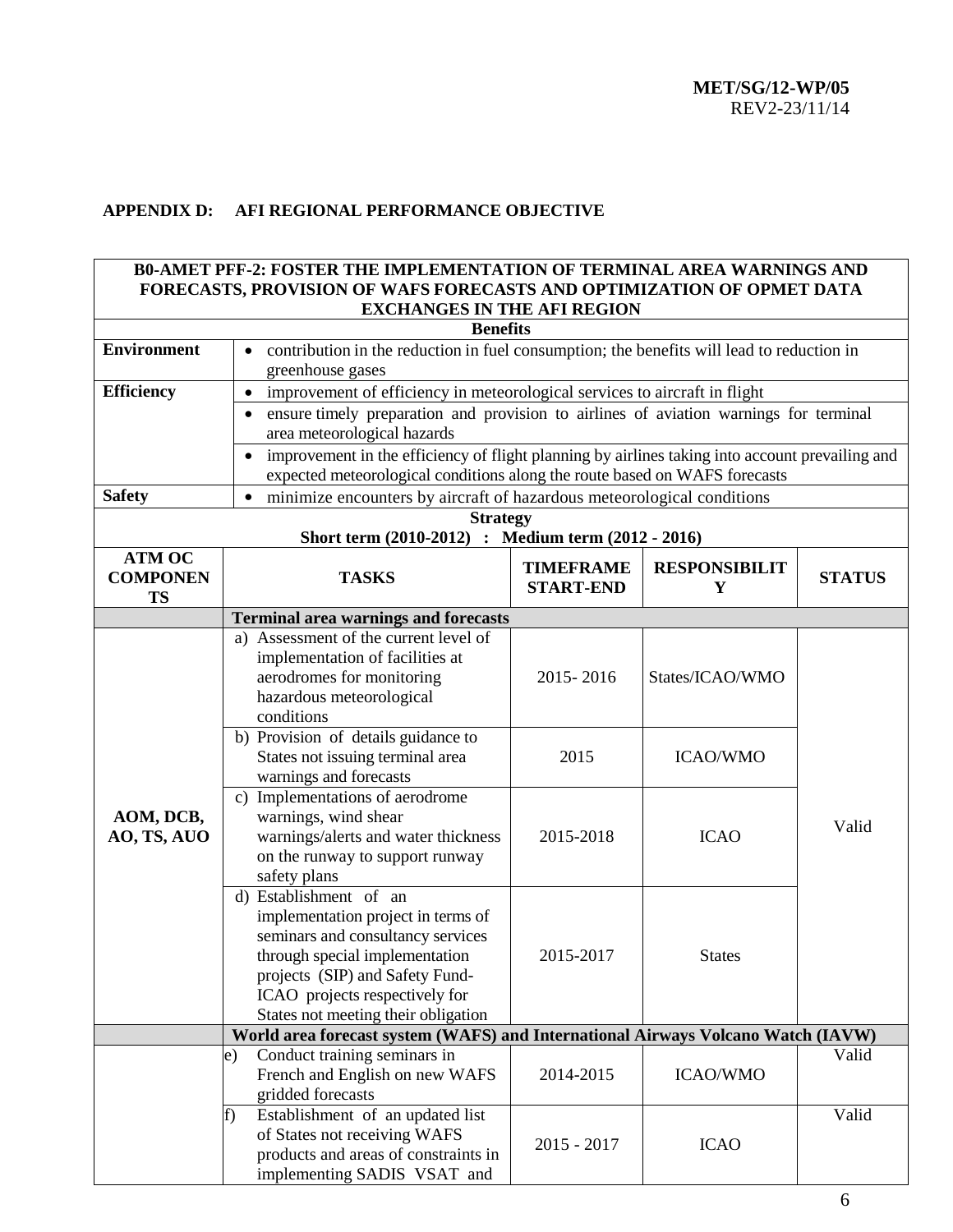## **MET/SG/12-WP/05** REV2-23/11/14

|                                  | FTP service and States concerned                                                                                                                                                                                 |               |                            |       |
|----------------------------------|------------------------------------------------------------------------------------------------------------------------------------------------------------------------------------------------------------------|---------------|----------------------------|-------|
|                                  | to develop remedial action plans<br>Conduct in coordination with the<br>$\mathbf{g}$ )                                                                                                                           |               |                            | Valid |
|                                  | concerned ATM Project Team,<br>awareness seminars on the<br>implementation of AFI Volcanic<br>Ash Contingency Plan (VACP)                                                                                        | 2015          | <b>ICAO/States</b>         |       |
|                                  | Establishment of an updated list<br>$\mathbf{h}$<br>of States with active volcanos not<br>implementing IAVW (volcano<br>observatories and VONA) and urge<br>States concerned to develop<br>remedial action plans | 2016          | <b>ICAO/States</b>         | Valid |
|                                  | Establishment of an<br>i)<br>implementation project in terms<br>of seminars and consultancy<br>services through SIPs and Safety<br>Fund projects respectively                                                    | $2015 - 2018$ | ICAO/WMO,<br><b>States</b> | Valid |
|                                  | Optimization and implementation of the AFI OPMET data Exchange (AMBEX) scheme                                                                                                                                    |               |                            |       |
|                                  | Undertake an assessment of the<br>$\ddot{1}$<br>availability and quality of OPMET<br>data in the region and States not<br>meeting the required levels of<br>implementation to develop<br>remedial action plans   | 2015-Dec 2018 | ICAO/WMO,<br><b>States</b> | Valid |
| AOM, DCB,<br>AO, TS, AUO         | Two seminars in French and<br>$\bf k$<br>English on AMBEX and OPMET<br>AFI data banks procedures                                                                                                                 | 2014-2016     | <b>ICAO</b>                | Valid |
|                                  | Establishment of an<br>$\bf{D}$<br>implementation project in terms<br>of seminars and consultancy<br>services through SIPs and Safety<br>Fund-ICAO (SAFE) projects<br>respectively obligation                    | 2015-2018     | <b>ICAO</b>                | Valid |
| <b>Linkage to</b><br><b>GPIs</b> | GPI/19: Meteorological systems                                                                                                                                                                                   |               |                            |       |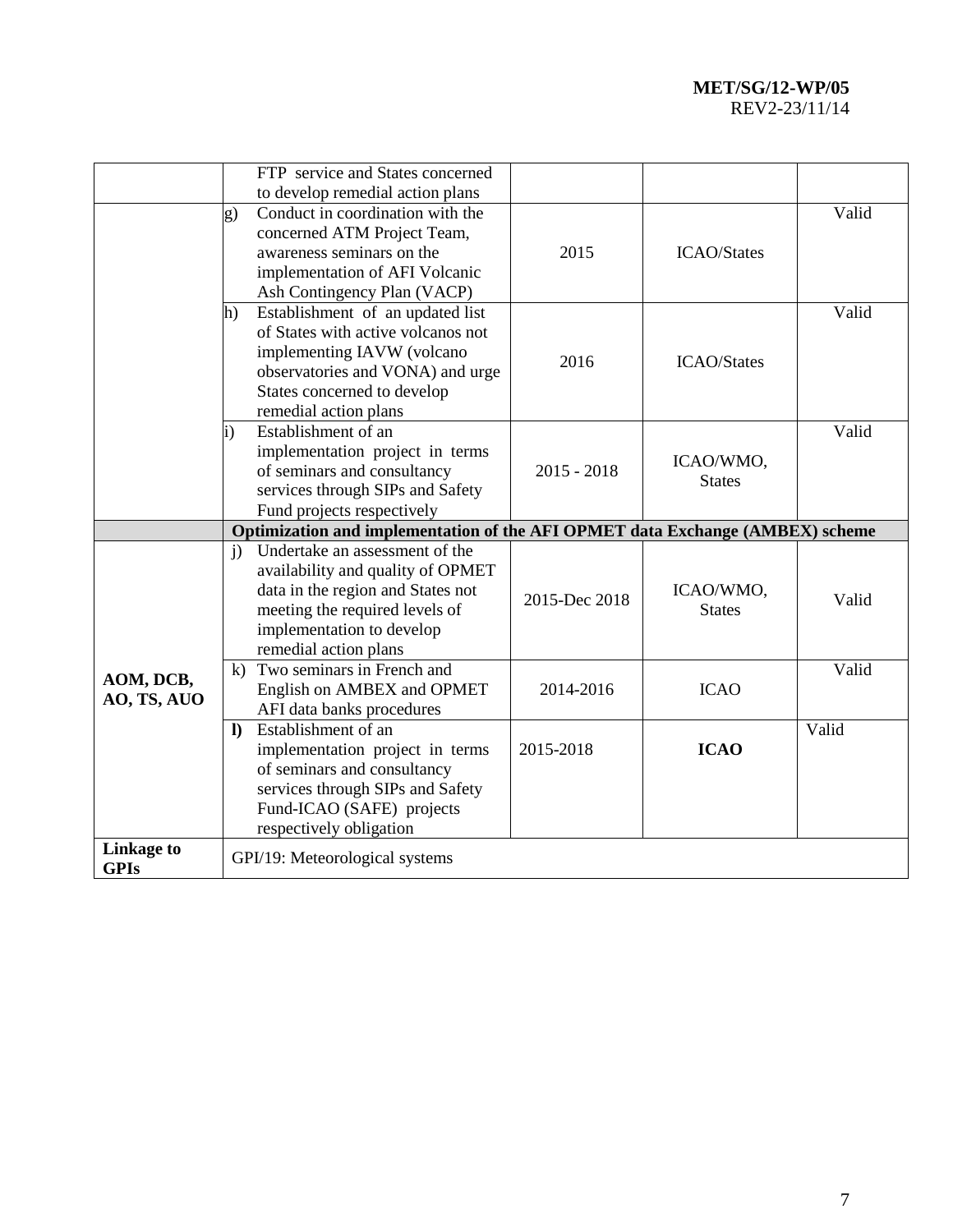#### **APPENDIX E RELATIONSHIP BETWEEN ASBU B0-AMET AND MET RELATED PERFORMANCE FRAMEWORK FORM (PFFS) IN THE AFI REGION**

|                                                                                                                                                 |                        |                | PIA1                                   |                  |                | <b>PIA</b><br>$\overline{2}$ |                                                                                               |                |                |                          | PIA3         |             |                | PIA4                |                            |
|-------------------------------------------------------------------------------------------------------------------------------------------------|------------------------|----------------|----------------------------------------|------------------|----------------|------------------------------|-----------------------------------------------------------------------------------------------|----------------|----------------|--------------------------|--------------|-------------|----------------|---------------------|----------------------------|
|                                                                                                                                                 | $B0-15$<br><b>RSEQ</b> | <b>APTA</b>    | B0-65 B0-70<br><b>WAK</b><br>${\bf E}$ | <b>SURF ACDM</b> |                |                              | B0-75 B0-80 B0-25 B0-30 B0-105 B0-10 B0-35 B0-84 B0-86 B0- 101 B0-102 B0-05<br>FICE DATM AMET |                |                | FRTO NOPS ASUR OPFL ACAS |              | <b>SNET</b> | <b>CDO</b>     | <b>B0-20</b><br>CCO | <b>B0-40</b><br><b>TBO</b> |
| $\begin{array}{l} {\small \bf PFF} \\ {\small \bf AFI} \\ {\small \bf ATM/0} \\ {\small \bf 1} \end{array}$                                     |                        |                |                                        |                  |                |                              |                                                                                               | $\mathbf{X}$   |                |                          | $\mathbf{X}$ |             |                |                     |                            |
| PFFAF<br>I<br>ATM/0<br>2<br>PFFAF<br>I                                                                                                          |                        |                |                                        |                  |                |                              |                                                                                               | X              |                |                          |              |             |                |                     | $\mathbf X$                |
|                                                                                                                                                 |                        | $\overline{X}$ |                                        |                  |                |                              |                                                                                               | $\overline{X}$ |                |                          |              |             | $\overline{X}$ | $\overline{X}$      | $\overline{X}$             |
| $\begin{array}{l} \text{ATM/0} \\ \text{3} \\ \text{PFF} \\ \text{AFI} \\ \text{ATM/0} \\ \text{PFF} \\ \text{AFI} \\ \text{CNS/0} \end{array}$ |                        |                |                                        |                  |                |                              |                                                                                               | $\overline{X}$ |                |                          |              |             | $\overline{X}$ | $\overline{X}$      | $\mathbf X$                |
| $\frac{\text{CNS}}{1}$                                                                                                                          |                        |                |                                        |                  | $\overline{X}$ |                              | $\overline{X}$                                                                                |                | $\overline{X}$ |                          |              |             |                |                     | $\mathbf X$                |
| PFFAF<br>MET/0<br>$\blacksquare$                                                                                                                |                        | $\mathbf{X}$   | $\mathbf{X}$                           | $\mathbf{X}$     |                |                              |                                                                                               | $\mathbf{X}$   |                |                          |              |             | X              | $\mathbf{X}$        |                            |